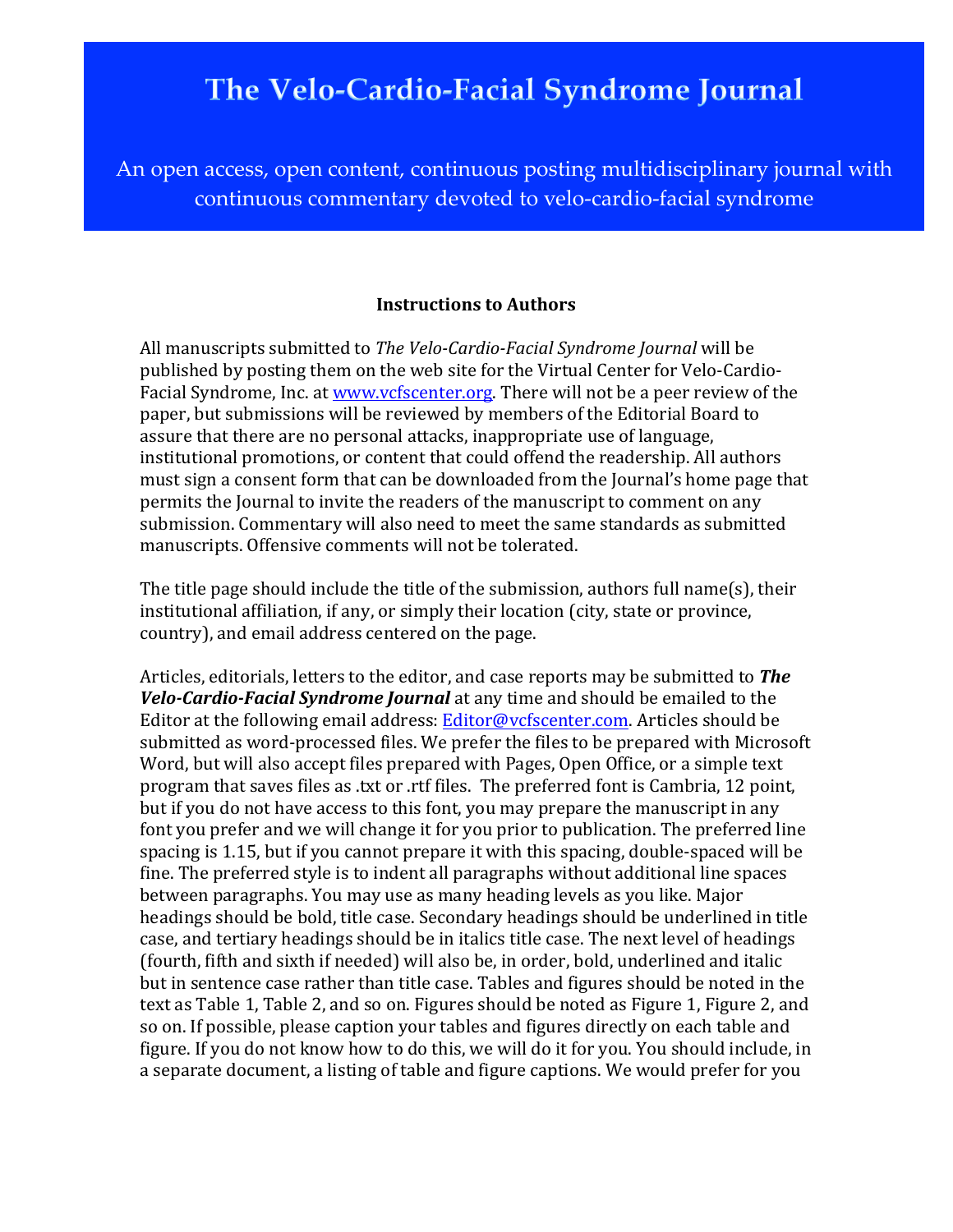to include your tables and figures in your document, but if you do not know how to do this, send them as separate files and we will do this for you.

Finally, we encourage the use of video if it will enhance your submission. We prefer the video file in mpeg1 or avi format, but we will accept all video formats and will convert them if necessary.

Excessive use of abbreviations is discouraged.

There is no restriction on the length of the manuscript.

References should be cited in the body of the text as sequential superscript numbers (i.e., in the order cited) in the following manner:

It has been suggested that pharyngeal hypotonia is a possible cause of velopharyngeal insufficiency in velo-cardio-facial syndrome.<sup>1</sup> The cause of hypotonia has been hypothesized to be related to abnormal muscle fiber size, thickess, and type. $2$ 

You may also use a citation within the text in addition to the superscript numeral as follows:

It has been suggested that pharyngeal hypotonia is a possible cause of velopharyngeal insufficiency in velo-cardio-facial syndrome (Shprintzen et al.,  $1978$ ).<sup>1</sup> The cause of hypotonia has been hypothesized to be related to abnormal muscle fiber size, thickess, and type  $Z$ im et al., 2003).<sup>2</sup>

Citations within the literature should be listed as "et al." when a paper is authored by three or more authors. For two authors, the style would be "Robin and Shprintzen, 2009."

Reference style for articles will be as follows for journal articles:

Shprintzen RJ, Goldberg RB, Lewin ML, Sidoti EJ, Berkman MD,Argamaso RV, Young D (1978). A new syndrome involving cleft palate, cardiac anomalies, typical facies, and learning disabilities: velo-cardio-facial syndrome. Cleft Palate Journal, 15:56-62.

and for two authors:

Robin NH, Shprintzen RJ (2005). Defining the clinical spectrum of deletion 22q11.2. Journal of Pediatrics, 147:90-96.

Please note that in all cases, the journal name is to be typed out in full without abbreviations.

Chapters in edited texts should be referenced as follows: